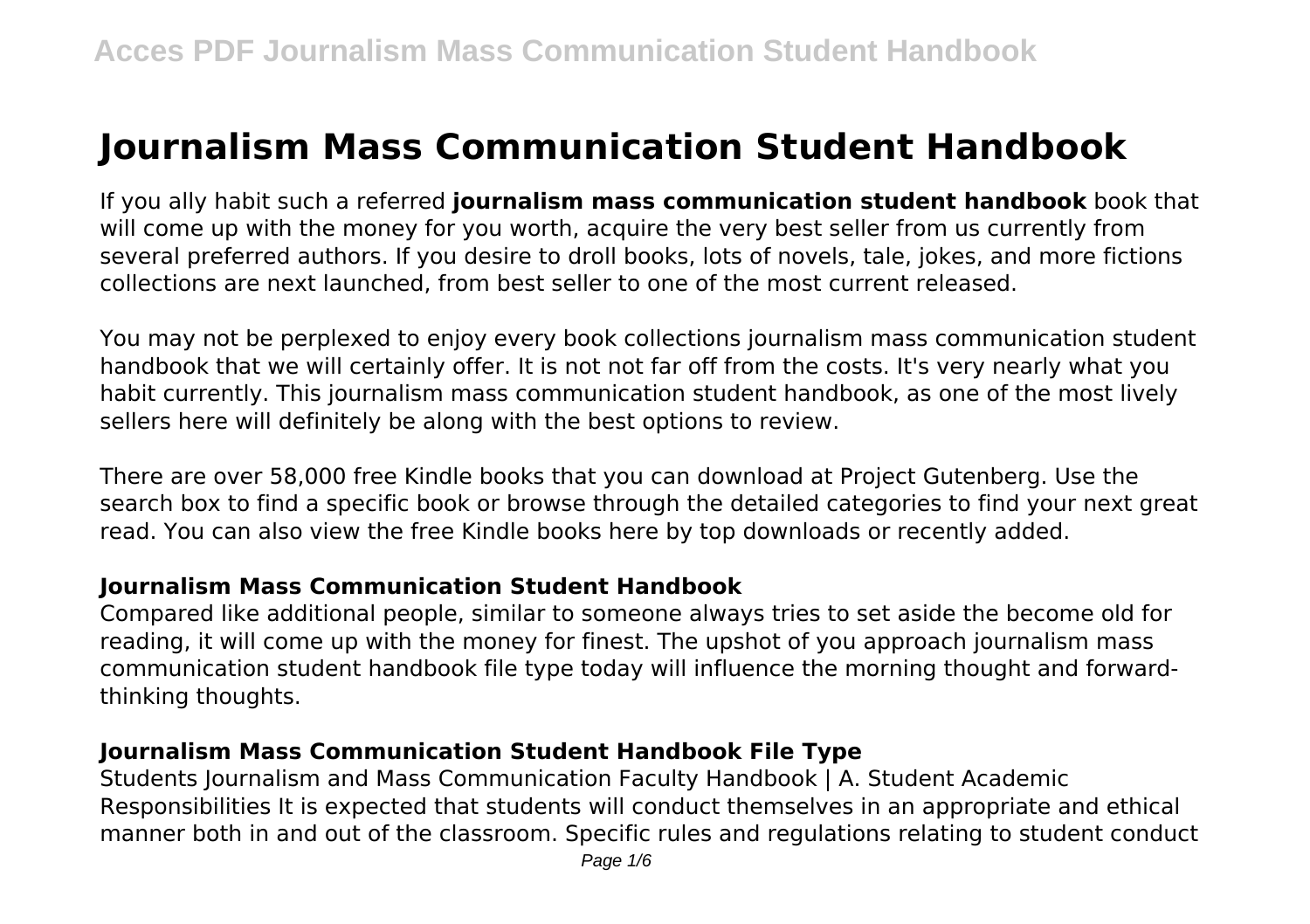are listed in the Code of Student Conduct at:

#### **Students | Kent State University**

The Mass Communications Student Handbook. The Student Handbook has been designed to assist our majors with managing their careers here in the SIUE Mass Communications Department. However, the handbook is also a great tool for prospective students to take a look at as well. Below is a list of the information you can find in the handbook:

#### **The Mass Communications Student Handbook - siue.edu**

The mission of the graduate program of the School of Communication and Journalism is to advance mass communication's body of knowledge through research, analysis and application. To that end, we facilitate the development of media professionals, educators and scholars and guide them in developing the requisite academic and mass communication ...

#### **Master of Mass Communication Student Handbook | South ...**

Journalism and Mass Communication Textbook Representations of Verbal Media Skills: Implications for Students with Speech Disabilities November 2017 DOI: 10.23860/JMLE-2019-09-02-05

## **(PDF) Journalism and Mass Communication Textbook ...**

Access Free Journalism Mass Communication Student Handbook File Type masses, but is also about storytelling with strategy and purpose. The study of mass communication is centered around how messages persuade and affect the behavior and opinion of the person or people receiving the content. The Mass

# **Journalism Mass Communication Student Handbook File Type**

STUDENT HANDBOOK. Click images below to download pdfs. ... The national honor society promotes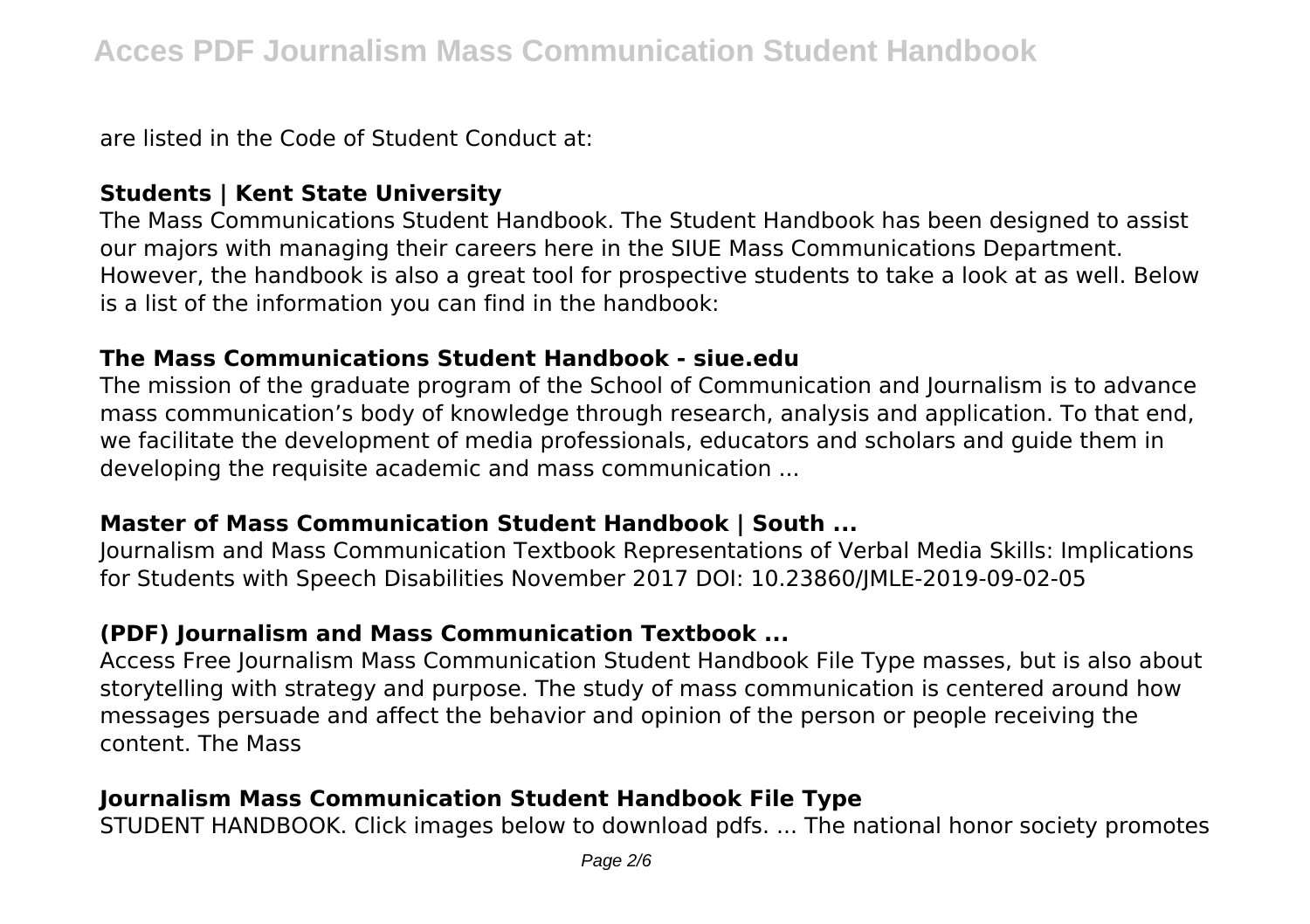scholarship in journalism and mass communication. INITIATION FEE: \$20. INTERNSHIPS. The INTERNSHIP PROGRAM is designed to give students practical mass communication experience to accompany their classroom education.

#### **Current Students - Department of Mass Communication (MACO)**

Mass Communication is the study of communicating with the masses, but is also about storytelling with strategy and purpose. The study of mass communication is centered around how messages persuade and affect the behavior and opinion of the person or people receiving the content. The Mass Communication major is designed for students who wish to pursue a liberal arts approach to the study of mass communication institutions, processes, effects, research methods, and analysis.

# **Mass Communication Major | Hubbard School of Journalism**

The Department of Journalism and Mass Communications (JMC) offers courses leading to a baccalaureate degree (B.A.) with a concentration in one of three areas: journalism, public relations and strategic communication, or multimedia and digital communications. Minor programs are available in English and several other disciplines within the ...

#### **Journalism and Mass Communications**

At the Hubbard School of Journalism and Mass Communication, we're preparing students for the evolving world of journalism, advertising and public relations while providing hands-on experience in a major media and business market. Undergraduate Graduate. At a Glance. 32

## **Homepage | Hubbard School of Journalism**

Journalism and Mass Communication, April 2016, Vol. 6, No. 4, 169-186 doi: 10.17265/2160-6579/2016. 04 .001 An International Journalism Model of Professionalism in News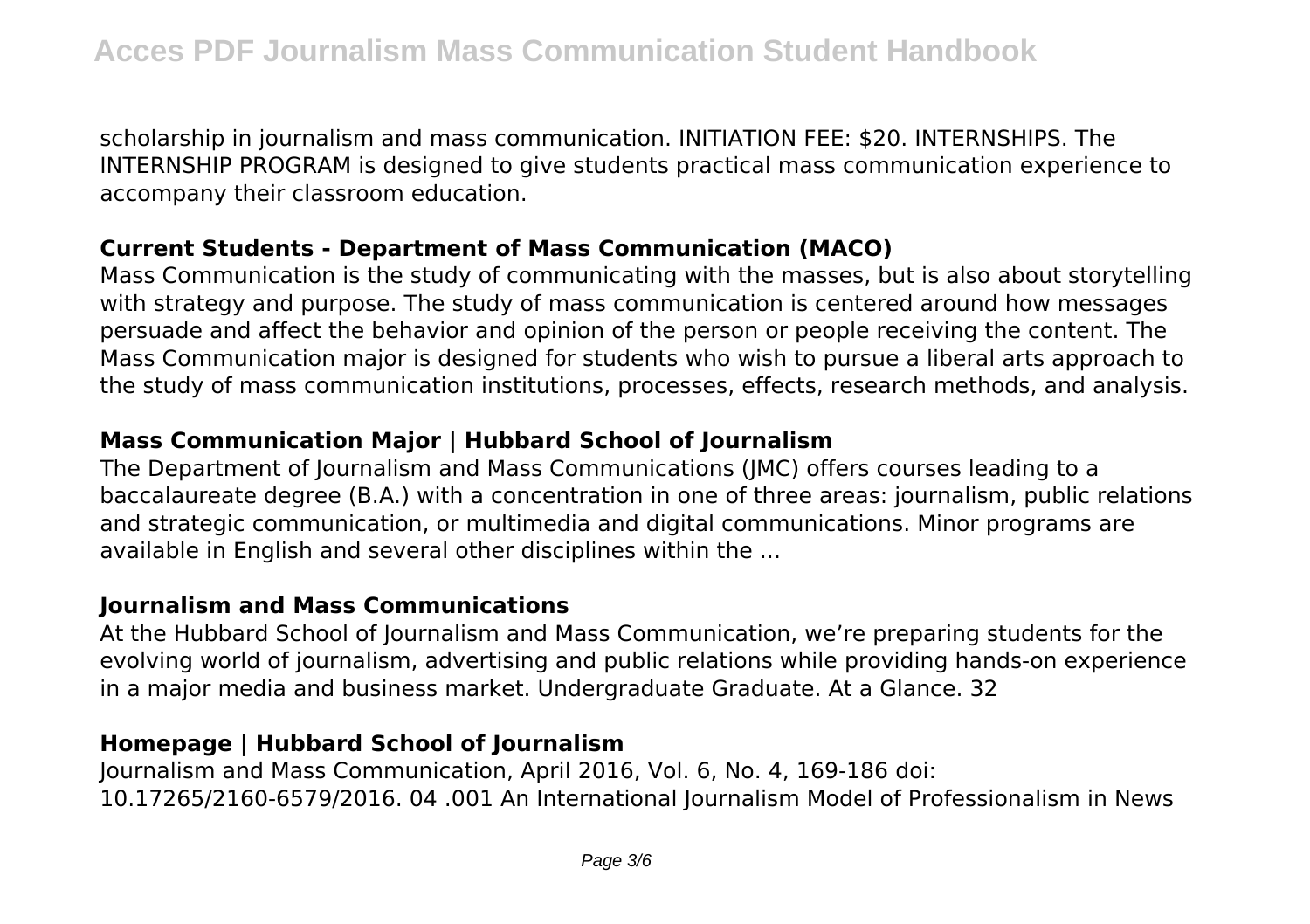# **(PDF) Journalism and Mass Communication**

SJMC Handbook 11/18/19 4 1. Organization and Administration 1.1 Organization The School of Journalism and Mass Communication comprises undergraduate majors in Advertising, Digital Media Production, Magazine Media, News, Public Relations, Strategic Political Communication, and a graduate program leading to a Master of Communication Leadership degree.

#### **Drake School of Journalism and Mass Communication Faculty ...**

Journalism and Mass Communication Faculty Handbook University Faculty Handbook | Revision: Fall 2016 University Faculty Handbook. ... Journalism and Mass Communication Faculty Handbook. University Faculty Handbook. Mailing Address P.O. Box 5190 Kent, OH 44242-0001. Street Address 800 E. Summit St.

## **Journalism and Mass Communication Faculty Handbook | Kent ...**

Mass Communication courses seek to enable students to think critically and communicate effectively thereby preparing them for careers in the fields of broadcasting, journalism and mass communication. This program is designed for the student who does intend to transfer to a baccalaureate degree program. Degree: Associate of Arts. Emphasis: Journalism

## **Program: Mass Communication - Journalism - Walters State ...**

Journalism courses, 1 4-hour statistics class with a lab, a 1-hour pro-seminar (JOUR 901) each fall semester, a 12-hour concentration outside the Journalism School, plus dissertation hours, which are variable). 40 course hours are prescribed, the others (6 credits) are Journalism electives. Students who hold a master's in journalism may

## **William Allen White School of Journalism and Mass ...**

Our journalism and mass communication major is designed to prepare you for a wide variety of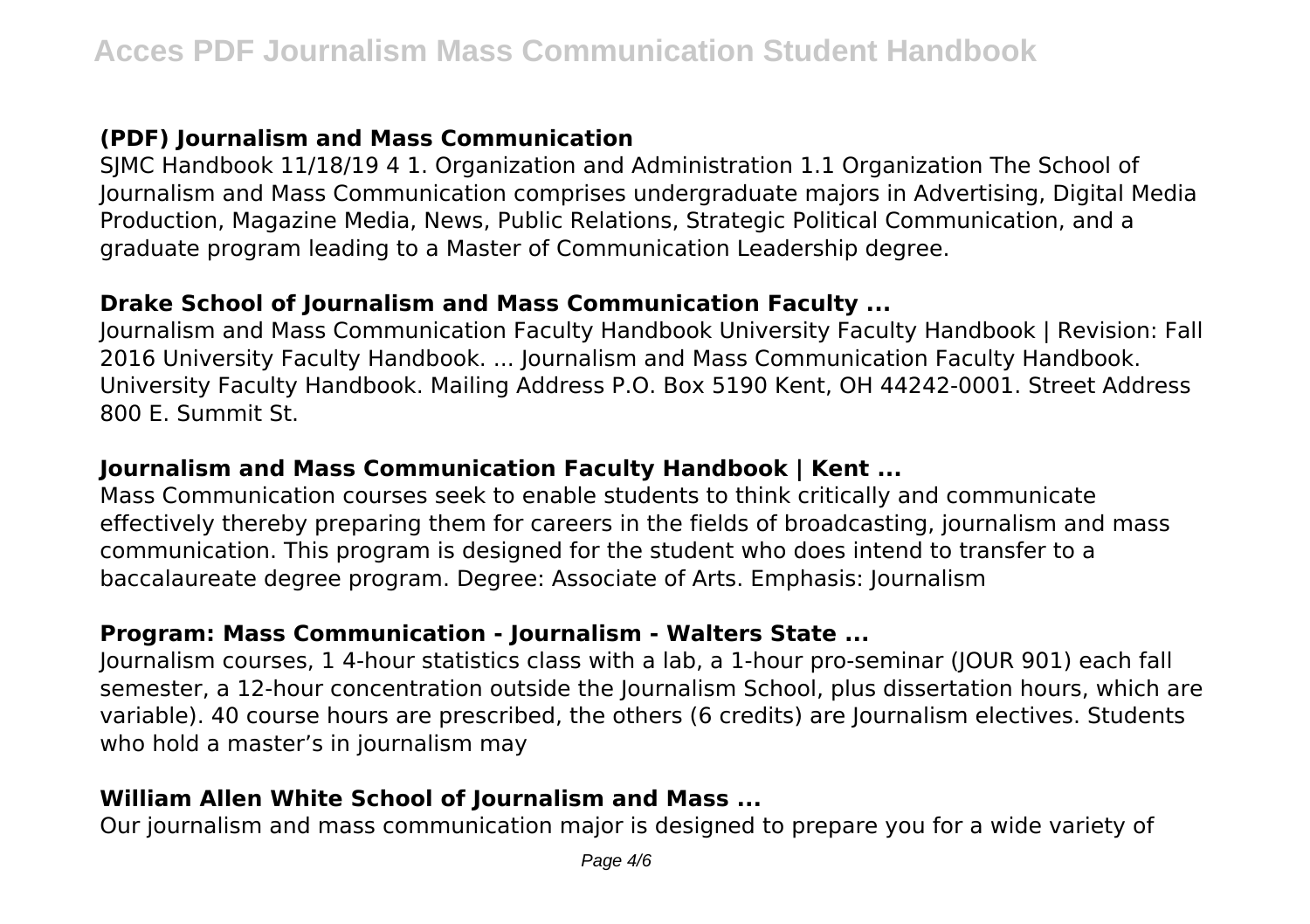careers in the media and other communications-related industries. Through hands-on experience in a variety of mass communication disciplines – which will begin the very first week you arrive on campus – you'll develop strong written, oral and interpersonal communication skills which contribute to success in any communications-related career.

#### **Journalism & Mass Communication » Olivet College**

Handbook for the M.A. Programs in Journalism and Mass Communication University of Wisconsin – Madison ... the School of Journalism and Mass Communication. Students may take more than 12 credits. In consultation with the student's advisor, students may be allowed to take 8 credits in this

#### **Academic Policies and Procedures Handbook for the M.A ...**

The Department of Communication and Journalism at the University of New Mexico creates excellence in learning through academic scholarship, teaching, and service to the community and the field. We offer undergraduate majors and minors in communication and in journalism and mass communication for liberal arts and career preparation.

# **Communication & Journalism | The University of New Mexico**

However, framing his opinion at the opening ceremony of the workshop, the HOD Mass Communication Unijos further stated that the programme is peace specific. READ ALSO: Journalist trains 150 colleagues on multimedia journalism. According to him: "they are joining us to train our students to be peace journalists.

## **NGO trains Mass Communication students on peace journalism**

UW-Madison spokeswoman Meredith McGlone confirmed that Vitolo-Haddad, a student in the School of Journalism and Mass Communication, is not currently a teaching assistant at the university.